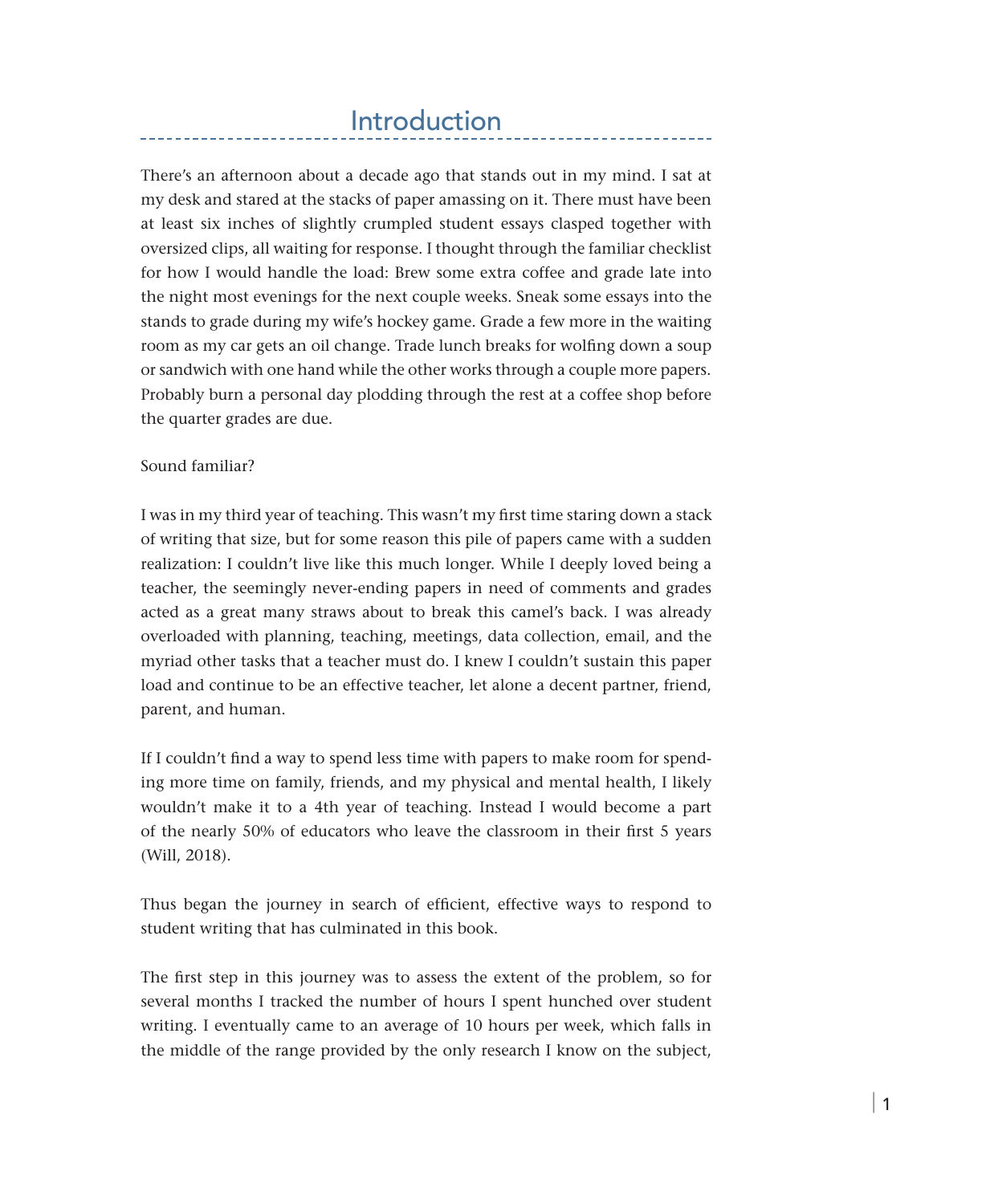a nearly 55-year-old study of high school English teachers who reported that they spend between 9 hours and 12 hours per week on average responding to student writing (Applebee, 1966).

While on the surface 10 hours might not seem overly oppressive, it is important to remember that those hours come *on top of everything else*. A study of 10,000 teachers by the Bill & Melinda Gates Foundation and Scholastic (2012) found that teachers work an average of 53 hours per week (p. 13). It is important to remember that 53 hours is the average, meaning many teachers work more than

### **Did You Know?**

Did you know that regularly working 60+ hours comes with the following risks?

- A threefold increase in relationship problems
- A nearly 60% increase in cardiovascular issues
- • Significantly higher rates of obesity, substance abuse, depression, and "all-around mortality"
- Reduced productivity (Popomaronis, 2016)

that. It is also important to note that the same study gets to 53 hours by allocating less than 2 hours per week to grading and responding to work, meaning many of those above the 53-hour mark are likely writing teachers who must shoulder the same demands that other teachers do *and* those extra hours with student writing. It's safe to assume that many of the teachers in this study even work well above the 60+-hoursper-week threshold where work becomes classified as a serious mental and physical health risk (Popomaronis, 2016). I know that at my 3-year mark, I certainly did.

The amount of time I spent with papers was clearly a problem, but unfortunately the answer was not simply to assign less writing. My students—like most American students were already struggling with writing far more and showing growth far slower than I'd like, and I had a suspicion that

doing less writing wasn't going to help this. This left me with a really hard question: How could I help my students make significant progress in their writing—without burning myself out in the process? Or, in other words, how could I become more efficient *and* more effective in my writing instruction?

When I first really dug into these questions, the answers I came upon didn't make me feel any better either. So many of the *time-saving* techniques I encountered felt like the kinds of ineffective silver bullets that education is filled with—quick fixes that ultimately don't deliver on their lofty promises and hype. Further, many of the well-supported articles I read confirmed that the key to reversing the dismal long-standing student writing trends is that we need to do *more*—assign more writing, give more feedback, have more conferences . . . at this point the options in front of me were dismal and my hope started to flicker.

#### 2 | Flash Feedback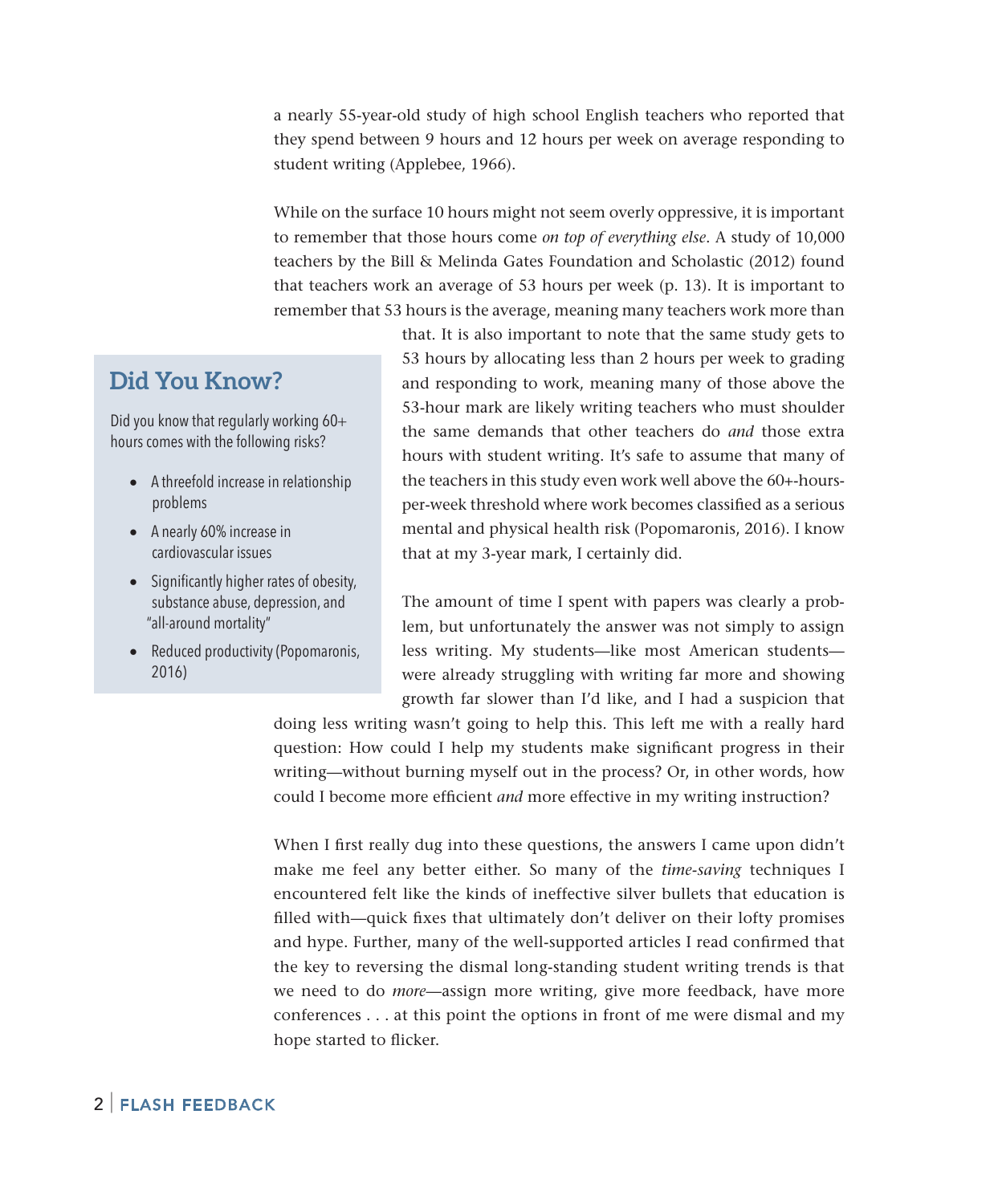## A Flash of Hope

As I continued to dig deeper, I did start to find some good news among this sea of scary statistics and troubling questions. Although we do need to do more in some respects of our writing instruction and can neither manufacture more hours in the day nor school budgets that will significantly lower our class sizes, there also exists a long history of amazing research-based practices that really can increase our effectiveness as writing instructors *while* decreasing the hours we work.

The key behind nearly all these is feedback—or the information that we provide to students concerning their work—and how, when, and how often we provide it. Feedback is the most time-consuming part of reading and responding to student papers. Most of us can read a paper in a couple minutes and give it a grade or assessment in a matter of seconds. It is our feedback that pushes the time needed to respond to a single paper to 10, 15, 20, or more minutes, and there are ways, grounded in research and already employed in real classrooms across the world, to provide strong feedback to our students throughout their writing process in a comparative flash.

Those practices are what this book is about. Over these five chapters, I hope to show you that it is possible to get out from under the mountains of papers while becoming a better writing teacher in the process.

Each chapter provides a different piece of the puzzle concerning how we can be better responders to student work in less time. The first two chapters focus

on how we can work smarter, not harder, with the feedback we give. Chapter 1 dives deeply into efficiencies in an effort to divide the true gold—time-saving practices that really work—from the rampant and glittery fool's gold of quick fixes. Chapter 2 takes a close look at what makes feedback effective or ineffective, in the hopes that doing so will provide a path for which practices to jettison and that should be invested in.

The middle chapters detail what I call the multipliers, which are practices that dramatically increase the impact our feedback has on our students' writing. The goal with these is to enable writing teachers to give less feedback (thus saving time) yet have even more effect on how students learn, retain, and grow in

## **The Historic Struggle With Writing**

To understand the extent that American students struggle with writing, it is worth looking at The Nation's Report Card on Writing (https://www.nationsreportcard .gov//), which has shown the same problem since the 1980s: Despite all the time we spend responding to writing, roughly three quarters of students leave 8th grade and 12th grade *without* being proficient in writing.